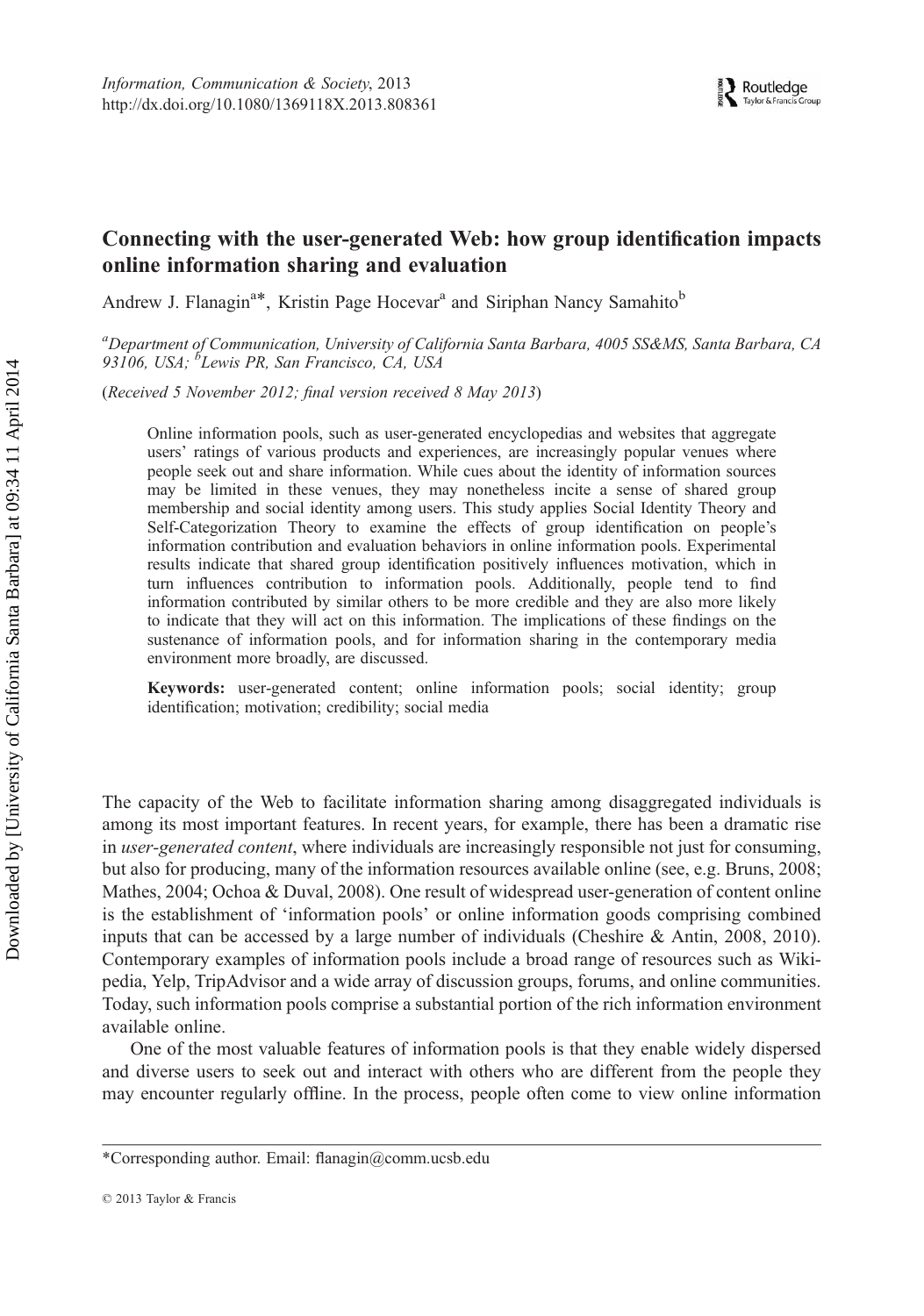pools as communities (Cho, Chen, & Chung, 2010; Kim, Zheng, & Gupta, 2011), which can incite among users a sense of group identification or shared identity. This sense of shared group membership may help sustain these communities by encouraging users to trust in information sources and their input, and by encouraging them to also contribute information to these pools themselves. Yet, there is also compelling evidence that the bonds of shared group identity may inhibit people's propensity to engage with others who do not share markers of that identity (Fox & Giles, 1996), thereby decreasing the likelihood of capitalizing on the diversity of users and information available online. Consequently, the same indicators of group identification that might prompt cooperation may also act against open information sharing.

To explore this tension, this study focuses on the role of group identification in information pools. We examine how group identification affects the ways in which information pools are formed and sustained, as well as how information seekers evaluate the information they find in them. To do so, we report the results of an experiment where group identification is manipulated in order to gauge its effects on people's information contribution motivations and behaviors, their perceived credibility of knowledge in online information pools, their likelihood of heeding the advice of others, and their perceptions of the value of their own personal information. These results are then considered in terms of how information pools can either help users engage with information and opinions that are different from their own, or inhibit this diversity by making information sharing more myopic, as people share information with others who are already similar to them.

# Group identification and information contribution

Social Identity Theory (SIT) posits that the identity of an individual is dependent upon group identification (Tajfel & Turner, 1986; Turner, 1975), and that individuals will identify with and support their social group ('ingroup') over other groups with which they do not identify ('outgroups'). Self-Categorization Theory (SCT; Turner, 1991) further poses that individuals act based on a shared group identity rather than different personal identities. Individuals have many different self-categorizations (or self-concepts), and these identities can vary in different contexts depending on what self-category is salient at any particular time. With regard to information pools, SIT and SCT suggest that people may more readily contribute information under conditions where shared group identification is salient.

Indeed, salient group identity has been found to motivate information contribution in a variety of online contexts. For example, on movie ratings websites people are more likely to rate a movie when it is believed to be valuable to others who like the same movie genres as the rater (Rashid et al., 2006). Similarly, people are more likely to contribute to an online ratings system when their group identification with other contributors is made salient and they are under the impression that their contributions will benefit ingroup members (Ling et al., 2005). Team affiliation is also positively related to the level of contributions to SETI@home, a computing project where participants volunteer their computers' extra processing power (Nov, Anderson, & Arazy, 2010). Affiliation with a team of other SETI@home users moderates the negative relationship between tenure and contribution, such that for team-affiliated contributors increased tenure is associated with only a minor decline in contribution, whereas this decline in contribution is much steeper for contributors who are not affiliated with a team. Accordingly, research also indicates that arbitrary group affiliations can actually encourage social loafing (i.e. contributing less effort toward a collective task) or free riding on others' information contributions, whereas a group identity that promotes trust and a shared purpose can decrease these behaviors (Cheshire & Antin, 2010). Consistent with this finding, higher involvement with a blogging community has been shown to increase the amount of contributions to that community (Kim et al., 2011).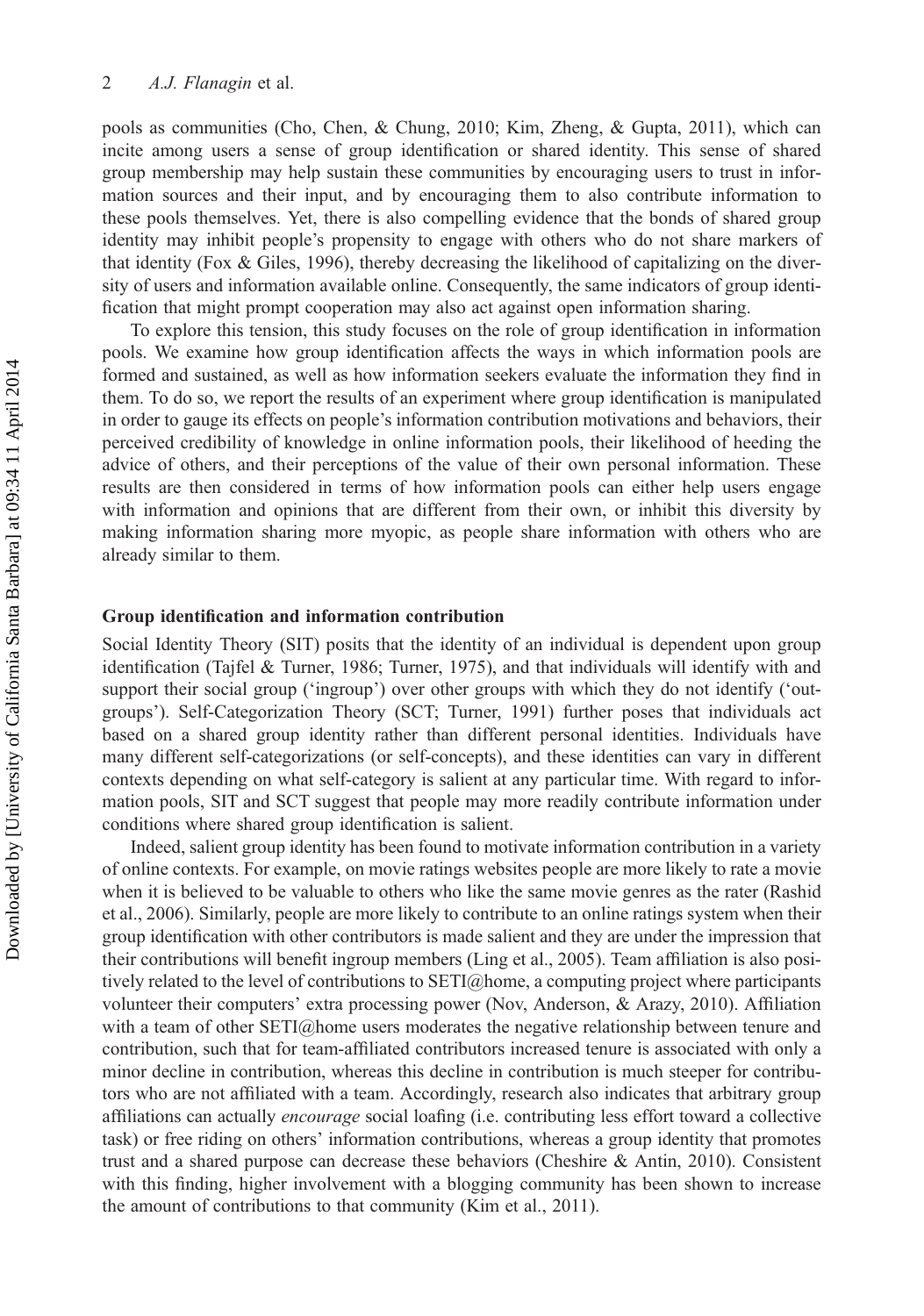Although some research has used subjects' performance on various tasks as a measure of motivation to test expectations of free riding (e.g. Kerr & Bruun, 1983), few studies have measured subjects' perceived motivation to contribute information. Yet, many argue that behavior is prefaced by a conscious thought about the behavior (see, e.g. Sorrentino, 1996). Research and theory in social psychology, for instance, indicates that the relationship between stimuli and action may involve an intervening process of conscious thought about the action, such that thought works multiplicatively with underlying sources of motivation to amplify the effects of motivating stimuli (Sorrentino, 1996). In the context of information pools and group identity, this suggests that motivation to contribute information might proceed from group identification and result in actual contributions to the pool. Consistent with the work of Atkinson and Birch (1970), who theorize that conscious thought may partly correlate with action and partly mediate between stimulus and action, this implies the mediating role of motivation between group identity and actions such as contribution to an information pool.

Accordingly, the availability of cues indicating similarity between a user and prior contributors may prompt a sense of collective identity, belonging, or community for the user that triggers salient, shared ingroup identity. For example, a survey of Everything2 users found that participants who feel a sense of belonging to the website community are more likely to indicate that they plan to contribute to the site in the future (Lampe, Walsh, Velasquez, & Ozkaya, 2010). In turn, shared identity may act as a stimulus to instigate the action of contributing information to an online pool. Thus, a potential information provider will need to give conscious consideration to his or her desire to contribute in order to make a decision about contributing. In this way, the influence of group identification on an information provider's contribution amount may proceed through conscious thought about his or her motivation to contribute to the information pool, as proposed in H1 and H2:

H1: Users with strong (versus weak) group identification will be more motivated to contribute to an online information pool.

H2: The stronger their motivation to contribute to an online information pool, the more users will actually contribute to that pool.

#### Group identification and information evaluation

While a minority of Internet users contribute the majority of information to online pools (Ochoa  $\&$ Duval, 2008), upwards of 75% of Americans have sought out information from such outlets (Pew Research Center, 2012). To assess the credibility of the contents of information pools, information consumers rely on a number of factors, including indicators that signal the credibility of the message and its source (Metzger, Flanagin, Eyal, Lemus, & McCann, 2003), which have both been shown to affect credibility judgments in meaningful ways (Walthen & Burkell, 2002). Source information, in particular, is critical to credibility because it is the primary basis upon which credibility judgments rest (Sundar, 2008).

Yet, scholars note that digital media tools sometimes lack standard authority indicators such as author identity or reputation (Danielson, 2005; Fritch & Cromwell, 2002), and therefore source information is often unavailable, masked, or missing online. In other cases, source information is provided, but hard to interpret, such as when information is co-produced, re-purposed from one site, channel, or application to another or when information aggregators display information from multiple sources in a centralized location that may itself be perceived as the source. These issues have prompted concerns about the credibility of online information because they create uncertainty regarding who is responsible for information and, thus, whether it should be believed (Rieh & Danielson, 2007).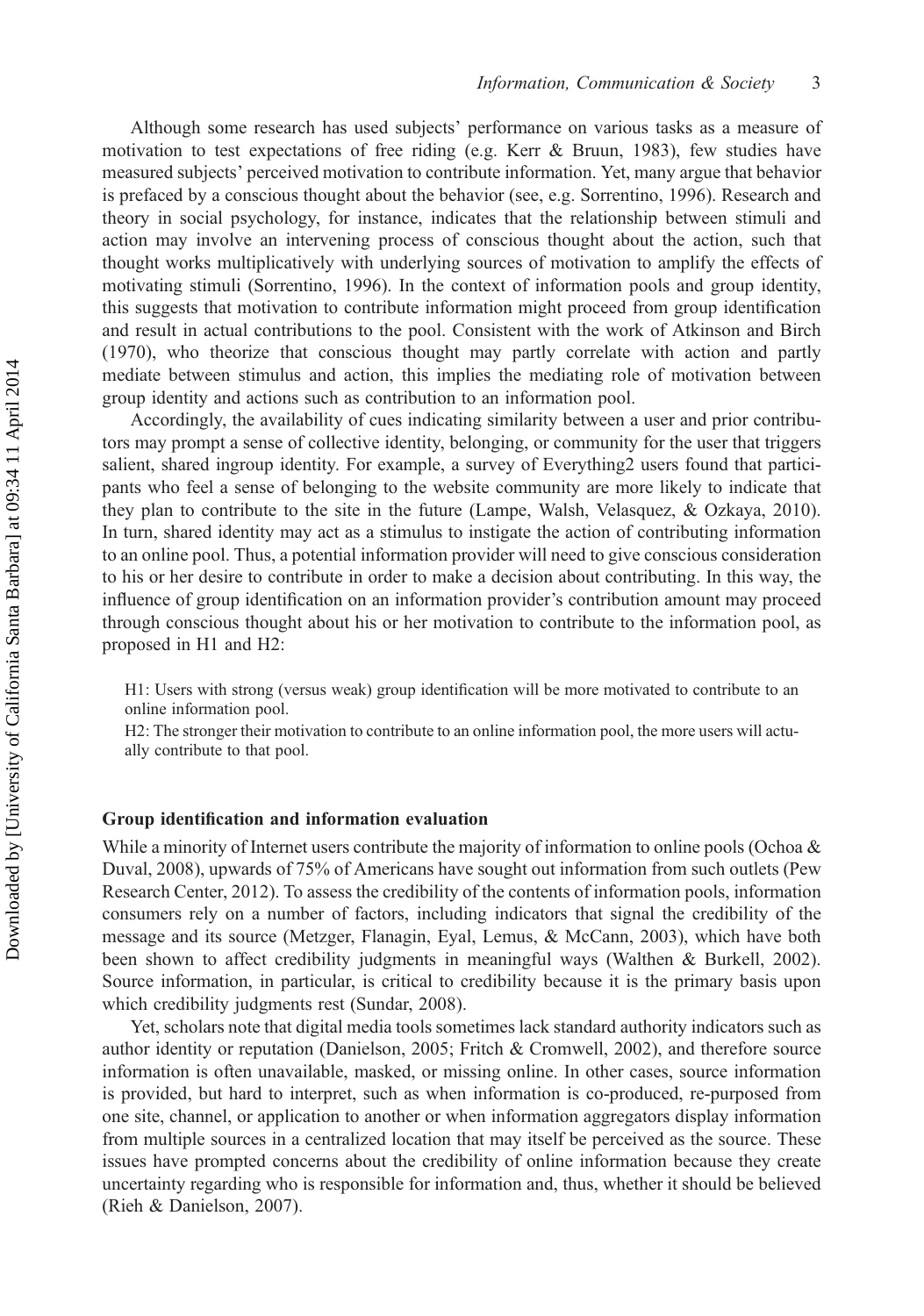# 4 A.J. Flanagin et al.

This lack of traditional source indicators suggests that oftentimes users must rely on other strategies to assess information sources online. The use of heuristic strategies, for example, suggests that users attend to readily available, though perhaps less concrete or more cursory, cues that might indicate source credibility online, such as web page design elements, popularity, or surface indicators of knowledge and expertise (Flanagin & Metzger, 2007; Fogg et al., 2003; Metzger, Flanagin, & Medders, 2010).

A potential key heuristic cue indicating source credibility in information pools is the extent to which an information consumer shares a common group identity with information providers. Under conditions where relevant group information is shared online, such as with ratings sites and blogs that include biographical material about information providers, such cues may allow information consumers to assess the extent to which they share group identification with the information source. Because shared group identification may incite in information seekers a sense of trust of information contributors, this, in turn, may influence how they evaluate the information they find. Indeed, information originating from a source substantially similar to an individual is more likely to be perceived by that individual as credible, as is information consistent with the information searcher's existing beliefs and values (Metzger et al., 2010). This suggests the centrality of source similarity in strategies used to assess online information credibility. Therefore, particularly when traditional source information is limited, it follows that credibility assessments will be higher when information consumers and providers share group affiliation, as posed in H3:

H3: Users with strong (versus weak) group identification will perceive information in an online information pool to be more credible.

The perceived similarity between information source and seeker can increase the degree to which information is persuasive (Brock, 1965). For example, people are more likely to be persuaded by a message originating from ingroup members than one coming from outgroup members (McGarty, Haslam, Hutchinson, & Turner, 1994) and perceiving the source of information to be credible can predict an information seeker's tendency to follow advice offered by the source (Briggs, Burford, De Angeli, & Lynch, 2002). Moreover, research in online health advice indicates that people tend to seek out and trust information that appears to originate from those who are like-minded (Sillence, Briggs, Harris, & Fishwick, 2007).

The effects of SCT have also been found in online environments, where people tend to like and prefer to interact with those who are demographically similar to them (Cosley, Ludford, & Terveen, 2003). Ingroup preferences hold true even in conditions when the persuasive message comes from a 'virtual human' or a computer-created digital representation of a human in a virtual world (Guadagno, Blascovich, Bailenson, & McCall, 2007). Despite knowing that the message was coming from a human-like computer algorithm, participants tended to be more persuaded by a virtual human that seemed to be the same gender as the participant than they were by virtual humans who did not appear to be the same gender. Perceived shared group identification, then, may be positively related to the likelihood that people plan to heed advice that they find online, as stated in H4:

H4: Users with strong (versus weak) group identification will be more likely to accept advice found in an online information pool.

#### Group identification and information value

Consistent with SIT and SCT, potential content contributors may be more motivated and likely to contribute useful material to information pools when they appear to be populated and used by similar others. SCT, for instance, argues that when people define themselves based upon a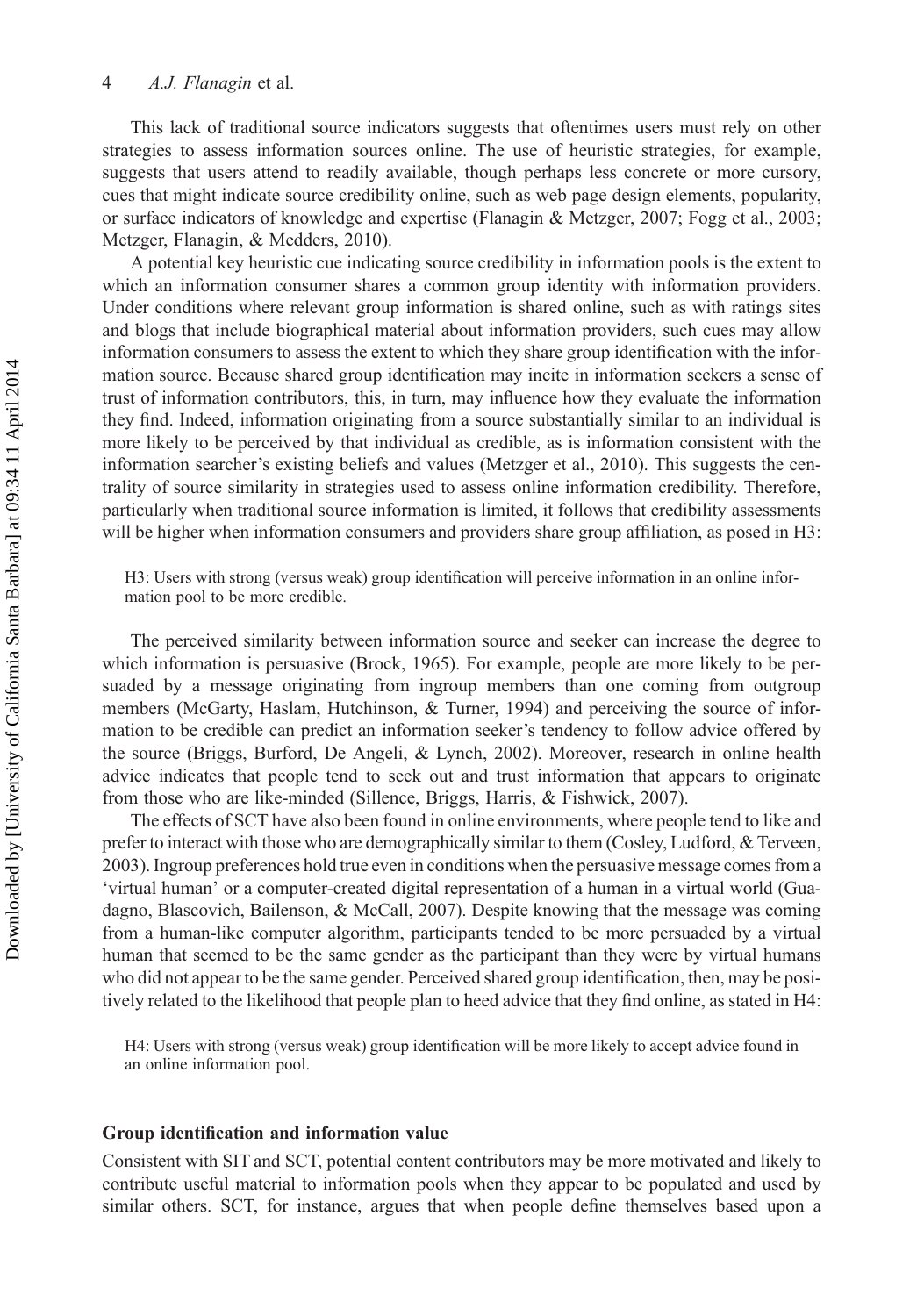shared social group or category, they become 'depersonalized', perceiving increased intragroup similarities and acting based upon a shared identity and conception of self (Turner, 1991; Turner & Haslam, 2001). Because people see themselves as representatives of a social group, they may begin to believe that things that are of value to them would also be of value to other members of the group. Indeed, shared group membership has been found to be positively associated with knowledge self-efficacy or the degree to which a person believes his or her knowledge will be useful to others (Cho et al., 2010). In this way, shared social identity may positively influence how an information provider assesses the value of his or her information to others, as posed in H5:

H5: Users with strong (versus weak) group identification will rate their shared information to be more valuable to others.

# Method

Hypotheses were tested by an experiment in which subjects viewed a fictitious website in the general theme of the 'Rate My Professor' website ([http://www.ratemyprofessors.com\)](http://www.ratemyprofessors.com) and responded to a series of questions after exposure to the site. Subjects were randomly assigned to either a high or low group-identification condition and were able to contribute information to the site as well as view and evaluate information contributed to the site by others.

## Sample and procedure

A total of 105 undergraduate college student subjects ( $N = 105$ ), consisting of 19% ( $n = 20$ ) males and 81% ( $n = 85$ ) females (with ages ranging from 18 to 22 [ $M = 19.54$ , SD = 1.07]), participated in the study. Subjects were randomly assigned to an experimental condition of high or low group identification. No sex or age differences between conditions were found.

Prior to exposure to the stimulus website, all participants were asked to complete a Web-based questionnaire in which they indicated their class standing, major/minor, sex, student type (e.g. undergraduate, transfer, exchange) and expected year of graduation as well as their past, present, and future course enrollment plans (i.e. which classes they have taken, are taking, and would like to take). Subjects were then informed that they were going to participate in a study aimed to assess a spin-off of the well-known 'Rate My Professor' course-rating website that had recently been started by a group of students at their university, specifically for students only at their university. In reality, the site was constructed as a stimulus for this study by a computer programmer employed by the researchers.

Participants were next directed to the stimulus course-rating website, where they first provided ratings information for courses they had already taken (as indicated in their pre-stimulus questionnaire) and were next presented with ratings information ostensibly offered by past users of the site for the course they had indicated they were most interested in taking. The website displayed a number of ratings and qualitative comments about that course, which subjects were led to believe were contributed by fellow students. In reality, this information did not vary by condition or participant, though it was rendered to appear specific to the course in question.

Group identification was manipulated with the aid of participants' responses to their prestimulus questionnaire, and by instructions immediately preceding their use of the stimulus website. In the *high* group-identification condition, the course ratings and comments to which subjects were exposed were portrayed as originating from fellow students from the same or substantially similar class standing, university, major, sex, student type, and graduation year, by the presence of these indicators that were displayed alongside the course rating and assessment information appearing on the page. In addition to the presence of this information, subjects were also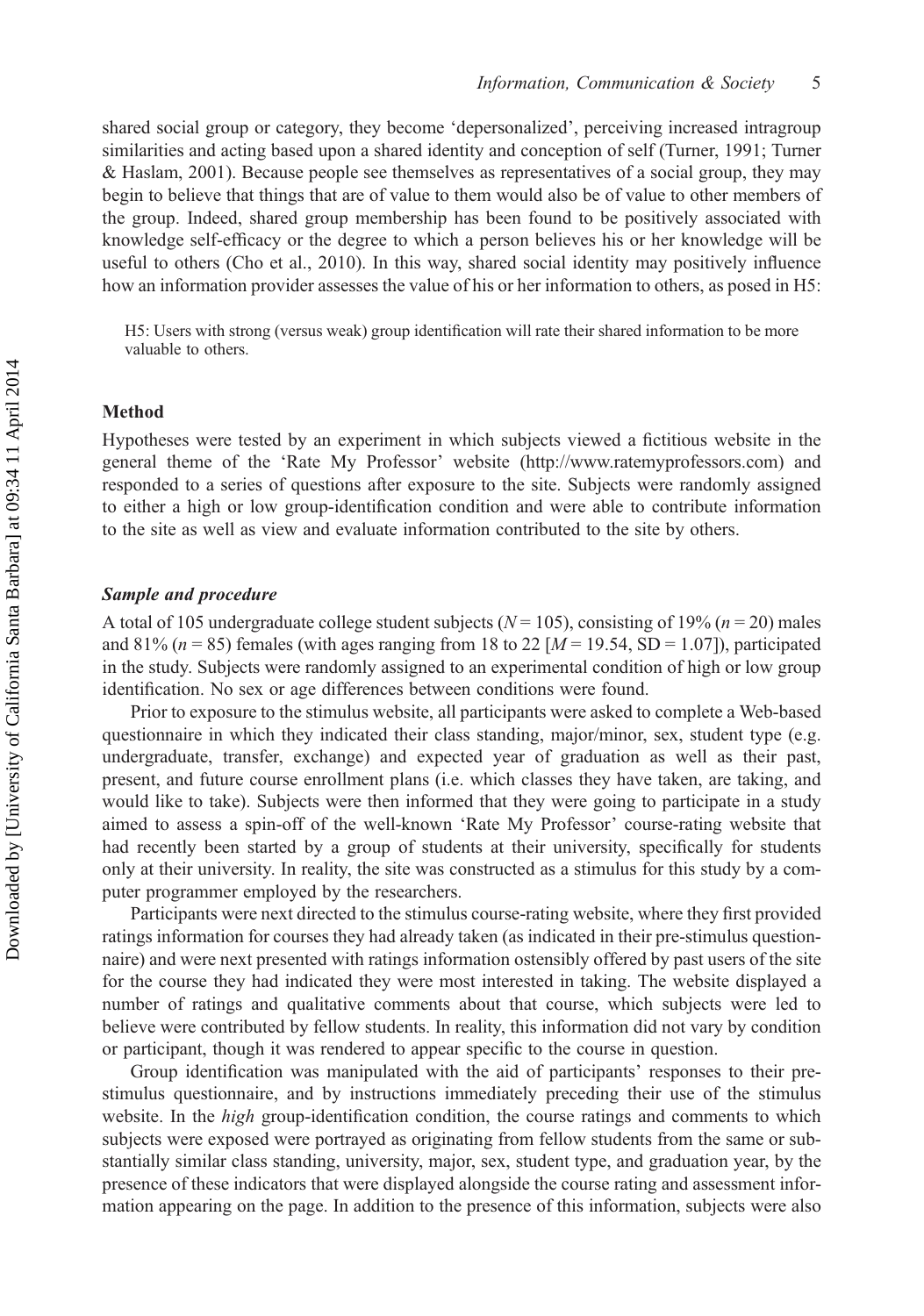informed prior to visiting the page that several students similar to them would benefit from the information they provided. In the low group-identification condition, the information presented on the website was displayed as having come from students who differed substantially from the subject demographically (i.e. the class standing, university, major, sex, student type, and graduation year appearing alongside the course rating and assessment information was substantially dissimilar to subjects' own information), and subjects were merely informed that their contributions to the site would be viewed by 'several different people' (rather than by students who were similar to them).

Following submission of their ratings and comment contributions to the site (which constituted subjects' information contribution, as detailed below), a Web-based questionnaire was administered to perform manipulation checks and to assess the study's remaining dependent variables: motivation to contribute information, perceived credibility, advice acceptance, and perceived information value.

# Measures

All items were measured on a 7-point scale, where  $1 =$  strongly disagree and  $7 =$  strongly agree. Group identification was assessed by a modified version of group-identification items from Hogg and Hains (1996). After removing four items and adjusting wording to better fit the present study, six items were used to measure participants' perceptions of similarity, fit, identification, attraction, and belonging to the online group from which advice was received (Cronbach's  $\alpha = 0.88$ ).

Motivation to contribute information was measured by an original scale composed of items assessing the degree to which participants felt motivated to provide good information. The measure was composed of two items, 'I was highly motivated to provide information to others on [the site]' and 'I really wanted to provide others with the very best information I could when using [the site]' (Cronbach's  $\alpha = 0.80$ ).

Credibility was assessed with five items measuring participants' perceptions of the believability, accuracy, trustworthiness, bias, and completeness of the information provided about the course they indicated they were interested in taking (Flanagin & Metzger, 2007). Bias scores were reversecoded. The mean value of the five items constituted the final message credibility measure (Cronbach's  $\alpha$  = 0.84). Advice acceptance was measured by an original scale composed of items assessing the degree to which participants indicated they would heed the online advice they received. Sample items include 'I am very likely to follow the advice of others I saw on the site' and 'I will use the advice I saw on the site to help me select classes I sign up for in the future' (Cronbach's  $\alpha$  = 0.84).

Information Value was measured with a scale composed of three items to determine the degree to which participants felt their information was valuable to others. Sample items include 'My information contribution is especially valuable to other students' and 'The information I contributed is important to other students' (Cronbach's  $\alpha$  = 0.80). Depth of processing, as described in the analysis section, was a covariate measured by an original scale composed of four items. Sample items include 'While looking at the information today, I dedicated my attention completely to the task' and 'I carefully read the information I saw today on the [website's] pages' (Cronbachs's  $\alpha$  = 0.83).

Information contribution was measured by the length of the comments, in number of words, input into the ratings system.

## Results

#### Manipulation check

An independent samples t-test was used to assess the effectiveness of the manipulation of group identification. Results indicated that group identification differed as intended, with those receiving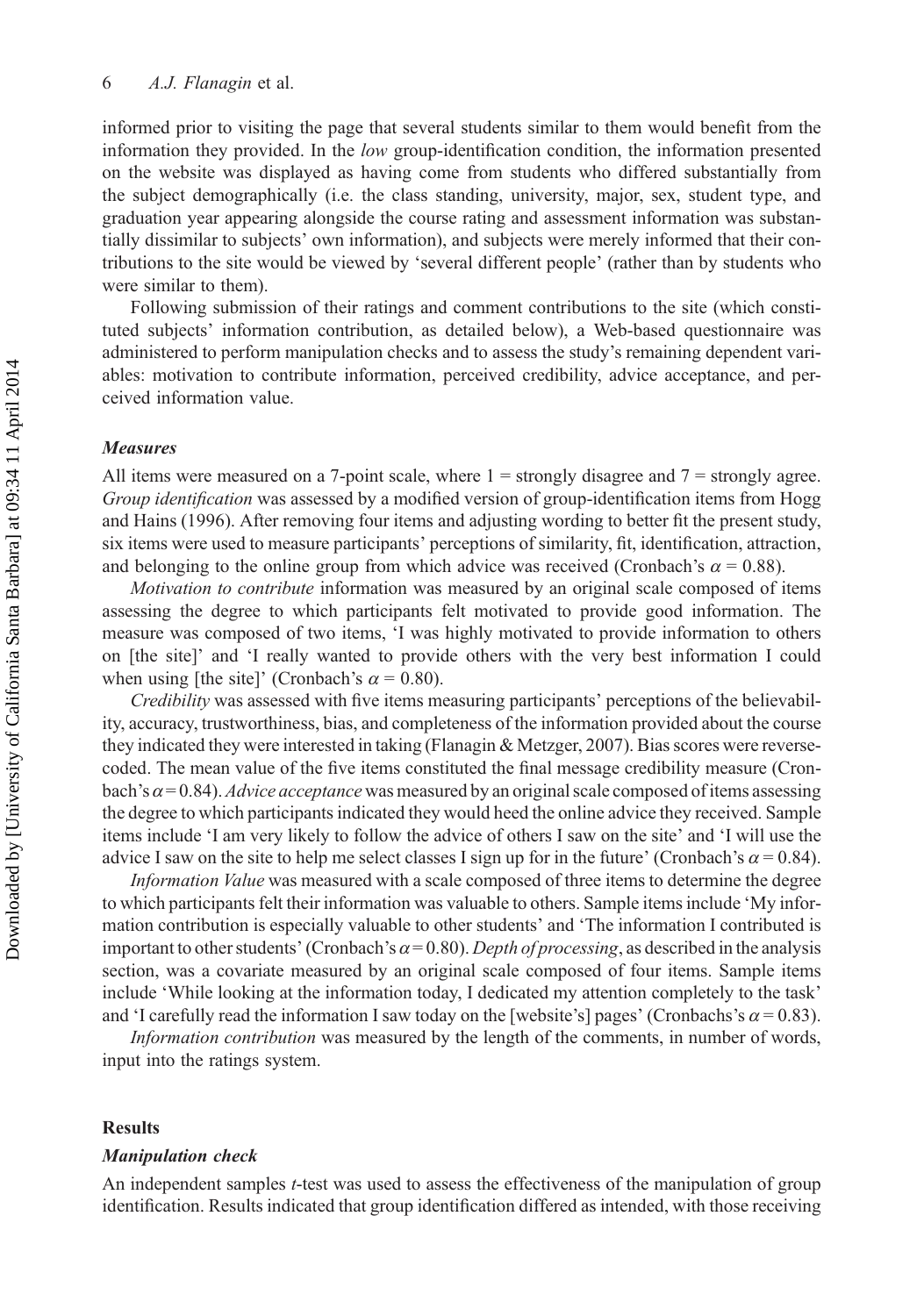high group-identification cues exhibiting greater scores ( $M = 4.99$ , SD = .98) on group identification than those subjected to low group-identification cues ( $M = 4.32$ , SD = .98;  $t(2, 103) = 3.50$ ,  $p < .001$ ).

# Hypothesis testing

H1 posed that users with strong (versus weak) group identification will be more motivated to contribute to an online information pool and H2 posed that motivation would in turn be positively related to the actual amount of information contributed. The Baron and Kenny (1986) causal steps approach and a bootstrap resample analysis were used to examine the indirect effect of group identification on information contribution via motivation. The causal steps strategy was chosen due to its widespread recognition as a method that clearly and logically tests the causal process of mediation as well as its ability to test continuous data and thus retain more power over other methods (Pedhazur, 1997; Preacher & Hayes, 2008b). Using the Baron and Kenny causal steps approach, group identification does not directly predict information contribution, as expected by an indirect (as opposed to mediated) relationship,  $b = .20$ ,  $t = 1.02$ ,  $p = .31$  (see Preacher & Hayes, 2008b, for a discussion of significant and non-significant total effects). However, group identification significantly predicts motivation to contribute information,  $b = .55$ ,  $t = 2.37$ ,  $p = .02$ . Motivation to contribute significantly predicts actual contribution levels,  $b = 8.74$ ,  $t = 3.58$ ,  $p = .001$ . Motivation to contribute also significantly predicts contribution levels when controlling for group identification,  $b = .27$ ,  $t = 3.40$ ,  $p = .001$ .

While the causal steps strategy's simplicity renders it the most prevalent mediation test, it has been criticized for its low power as well as increased likelihood of Type 1 error (Preacher & Hayes, 2008b). Many scholars now recommend bootstrapping over other mediation tests, including the causal steps strategy, partial correlation, Sobel test, and differences in coefficients, because bootstrap resample analysis has higher power than other approaches while still limiting Type 1 error (see, e.g. MacKinnon, Lockwood, Hoffman, West, & Sheets, 2002; MacKinnon, Lockwood, & Williams, 2004; Preacher & Hayes, 2004, 2008a, 2008b). Bootstrap resample analysis tests indirect effects through intervening or mediating variables by repeatedly resampling with replacement. Because distribution is often non-normal, particularly in smaller samples, percentile bootstrap confidence intervals (CIs) improve upon techniques where sampling distribution normality is assumed because CIs can be asymmetrical (Preacher & Hayes, 2008b). Thus, to confirm the results of the causal steps test, a 5000 resample bootstrap analysis was conducted, showing a significant, *indirect* effect =  $-.15$ ,  $95\%$  CI [ $-.32$ ,  $-.02$ ], indicating a significant indirect effect of group identification on total information contributed via motivation to contribute information. Thus, H1 and H2 were supported.

H3, H4, and H5 proposed that group identification would have a positive effect on subjects' perceived credibility of online information, the likelihood of information seekers to accept online advice, and how valuable subjects perceived their own information to be to others, respectively. These hypotheses were tested via a MANCOVA analysis, with perceived credibility, advice acceptance, and information value as the dependent variables, and the experimental condition of group identification as the independent variable. Because subjects' depth of processing could vary by group identification and affect the dependent variables, this variable was statistically controlled in the analysis.

There was a significant multivariate effect for condition (Wilks'  $\lambda = .93$ , F[3, 100] = 2.64, p = .05, partial  $\eta^2$  = .07). The univariate follow-up tests revealed that the level of perceived credibility  $(F[1, 102] = 7.31, p < .01$ , partial  $\eta^2 = .07$ ) in the high group-identification condition (M = 4.70,  $SD = .89$ ) was significantly greater than in the low condition ( $M = 4.23$ ,  $SD = .97$ ). Additionally, the level of advice acceptance  $(F[1, 102] = 4.71, p < .05$ , partial  $\eta^2 = .04$ ) was significantly greater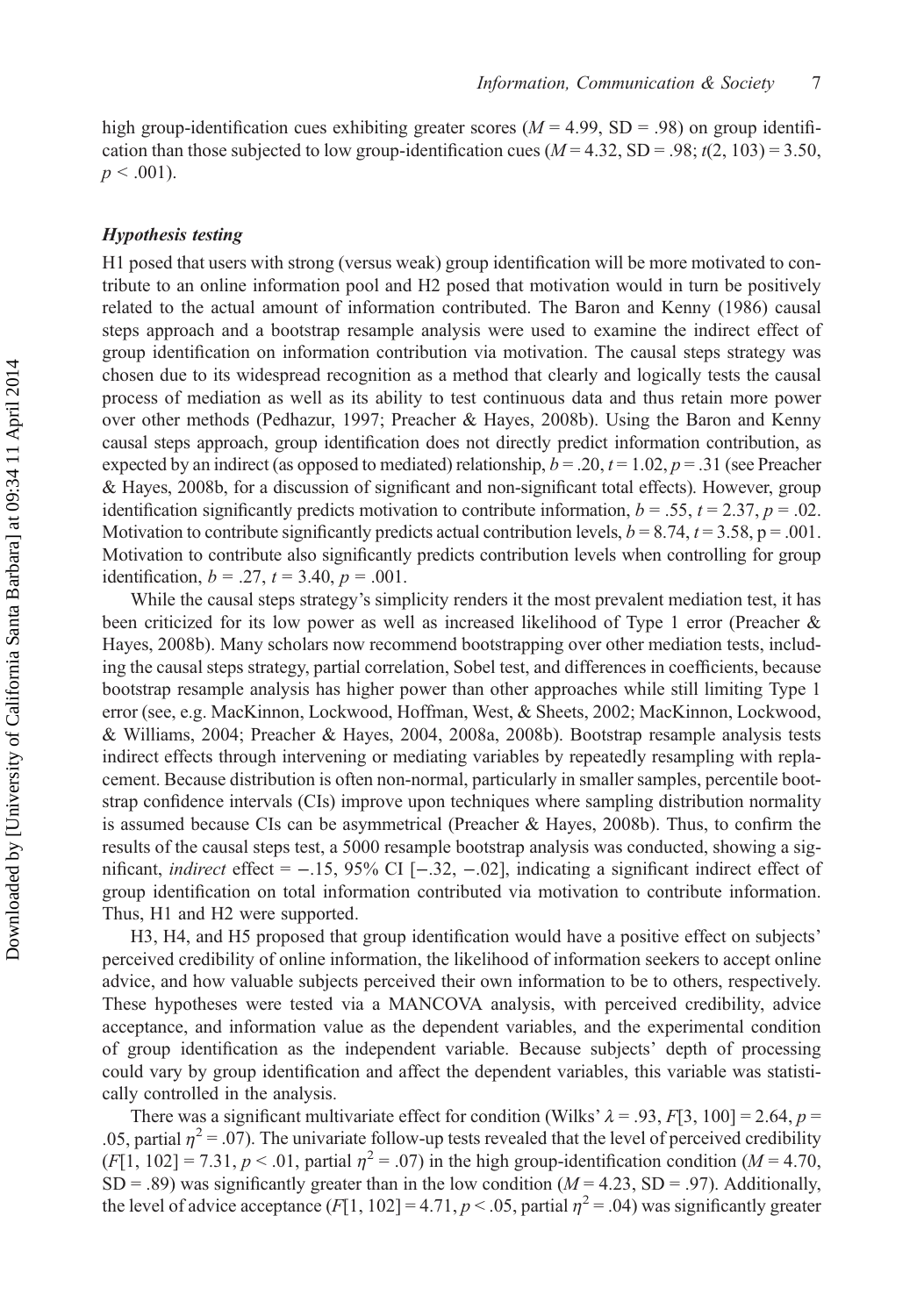in the high group-identification condition ( $M = 5.04$ , SD = 1.12) than the low ( $M = 4.56$ , SD = 1.23). However, the levels of information value did not differ between conditions  $(F[1, 102] =$ 2.71,  $p = .10$ ). Thus, H3 and H4 were supported, but H5 was not.

## **Discussion**

The results of H1 and H2 suggest that motivation to contribute to information pools is stimulated by shared group identification, which ultimately results in information contributions. This indirect effect of group identification on contribution supports models where conscious thought works with underlying sources of motivation to amplify the effects of motivating stimuli (Sorrentino, 1996). Consistent with the Theory of Reasoned Action, which posits that attitudes and subjective norms influence behavioral intent, which in turn predicts actual behavior (Fishbein & Ajzen, 1975), these findings provide an interesting counterpoint to research that indicates a direct effect of group identification on information contribution levels (e.g. Rashid et al., 2006). As Nahapiet and Ghoshal (1998) note, salient group identification can influence an individual's motivation for information exchange. Findings from this study confirm this relation and extend the link from motivation to action as well.

SIT and SCT indicate that salient shared group identity will influence attitudes about a behavior and subjective norms (i.e. normative pressures or the motivations to comply with others' beliefs about a behavior), particularly if the behavior benefits the group. Accordingly, findings showed that potential contributors had more positive attitudes (manifested in the form of increased motivation) about contribution to an online information pool when they experienced shared group identification with others. Similarly, group identification appears to have influenced subjective group norms of information contribution, indirectly through motivation, suggesting that the effects of shared social identity can shape the community by encouraging new information contributors as long as they are substantially similar to prior ones. Moreover, findings demonstrate that the relatively strong effects of group identification posed by SIT and SCT endure even in the context of online venues, where shared social identity is signaled through cues that may be somewhat limited, as compared to the cues available in offline contexts. Future research is necessary to identify the specific conditions required to engage shared group identity online, to determine the characteristics of environments that can provide sufficient cues about the identities of other contributors to motivate action.

Group identification was also found to influence how people evaluate the information they find online. H3 showed that group identification had a significant positive effect on people's evaluations of the credibility of the information they found in the pool. Although the identity of an online information source may often be incomplete, it appears that information seekers are still using the available cues about an information provider to guide their evaluation assessments. H4 showed that group identification had a significant positive effect on the likelihood that information seekers plan to heed the advice that they find online. This, in concert with the results of H3, suggests that group identification is an important influence on both how people assess information in pools and what they plan to do with that information, implying that shared group identification online may affect individuals' behavior both on- and offline.

The direct link between group identification and behavioral intent demonstrated in H4 (in the form of the intent to use the advice gleaned from the information pool) extends the work of Cho et al. (2010), who found an indirect link between group membership and intent to contribute information to Wikipedia, through generalized reciprocity. However, because Cho et al. (2010) measured intent to contribute information (as opposed to actual contributions) and the present study measured intent to accept advice (as opposed to measuring if such advice was actually followed), future research should examine actual behaviors more closely, in order to see whether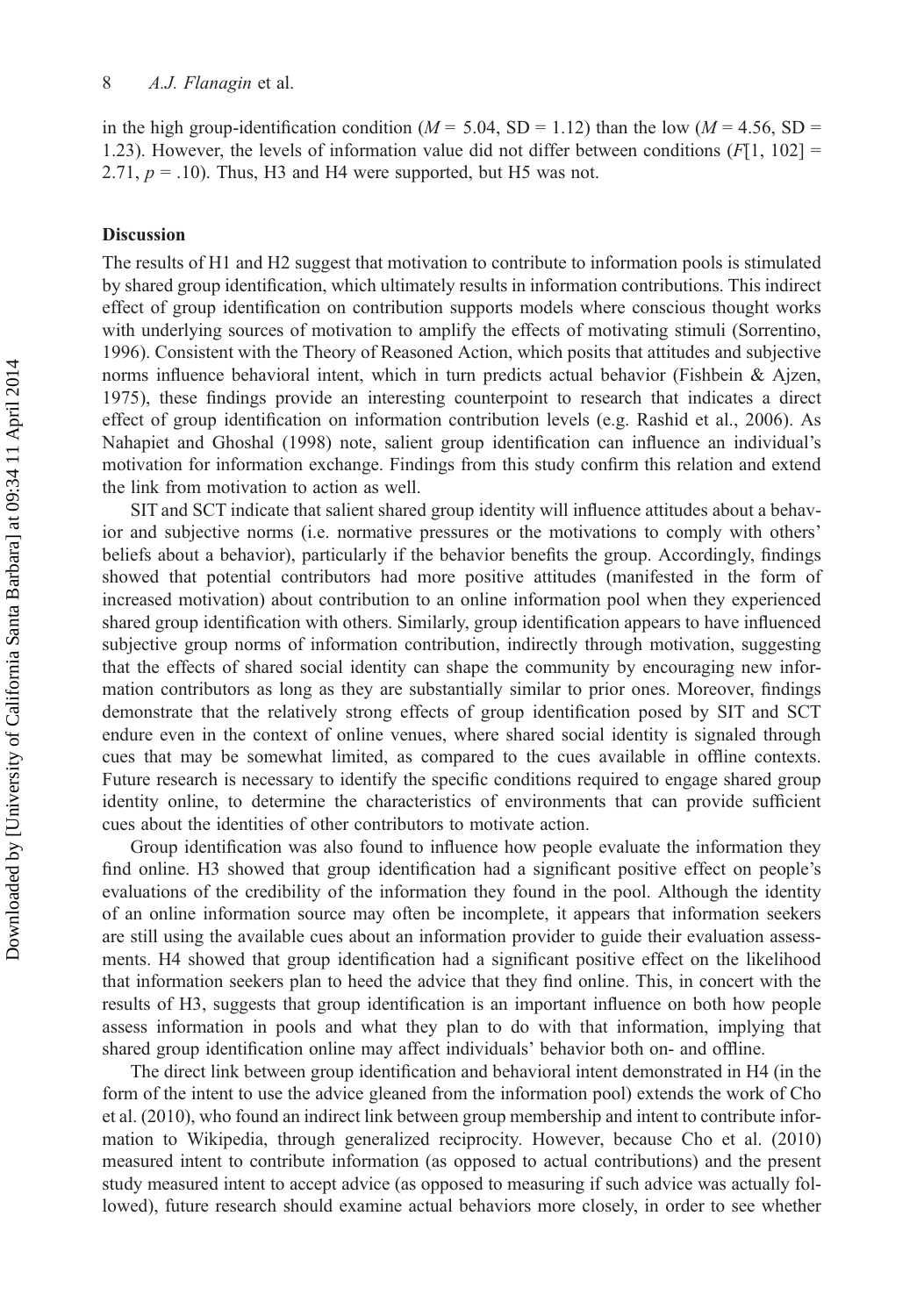people are indeed more likely to heed advice and to change their behavior based on information they receive from those people online with whom they share group identity.

We hypothesized in H5 that as representatives of a shared social group people would believe that others in the group would find their information contributions to be of high value. Yet, in spite of the strong effects of shared group identity demonstrated elsewhere in this study, H5 was not supported. The collective effort model (Karau & Williams, 1993, 2001), which posits that people will work hard on a group task when they believe that their effort will help them achieve a valued outcome, may shed some light on this. In their meta-analysis of studies that examined social loafing (i.e. exerting less effort on a collective task) in groups, Karau and Williams (1993) found that perceived information uniqueness moderated social loafing, such that uniqueness is motivational when people believe that their contributions will not be redundant with others' information (and will therefore be more instrumental in obtaining a valued outcome). Thus, contrary to what we hypothesized, it appears that high group identification might potentially act to convince information contributors that their knowledge is redundant with others' information. Therefore, potential information contributors may believe that their information is actually *less* valuable to those with whom they share group identity, rather than more so, because they assume that others like them are likely to already hold the same information.

A specific goal of this study was to assess the degree to which information pools are wellsuited for involving widely dispersed and diverse users to interact via information sharing with people who are different from themselves. On one hand, information pools might extend involvement among a variety of users, each of whom potentially brings different information and value to the overall pool. On the other hand, evidence suggests that because shared group identity may inhibit people's willingness to engage with others who are unlike them, the likelihood of capitalizing on the diversity of users and information available online might be diminished.

Our findings suggest that cues about the identity of contributors to online information pools will encourage more motivation to contribute among, and more contributions from, those who are similar to current information providers than from those who are different from them. Moreover, information seekers who visit these venues will find the information to be more credible if it originates from similar others, and will be more likely to act on this information offline. Thus, our findings suggest the perpetuation of like information being shared, trusted, and perhaps shared again among similar group members, consistent with social researchers who have long hypothesized that people tend to seek out information that is congruent with their preexisting attitudes (Lazarsfeld, Berelson, & Gaudet, 1944; Sears & Freedman, 1967), particularly in the contemporary media environment where people enjoy a wide range of choices (Garrett, 2009; Johnson, Bichard, & Zhang, 2009; Knobloch-Westerwick & Meng, 2009). Although there are important limits to this logic, for example, the overall effects are mollified by the sheer number of venues and there is prone to be variance by site features, information topic, and individual demographic and attitudinal factors, it does suggest some limitations of user-generated information and online information pools for fostering diverse information environments.

## Conclusion

Information pools comprise a rich online resource that is formed and sustained by information contributors and their inputs. Findings from this study indicate that although cues about the identity of users of information pools or the source(s) of information online are often limited, they may be sufficient to stimulate a feeling of shared or divergent group identification between information consumers and sources. In addition, people tend to be more motivated to contribute information to online pools when they believe that the others who will view and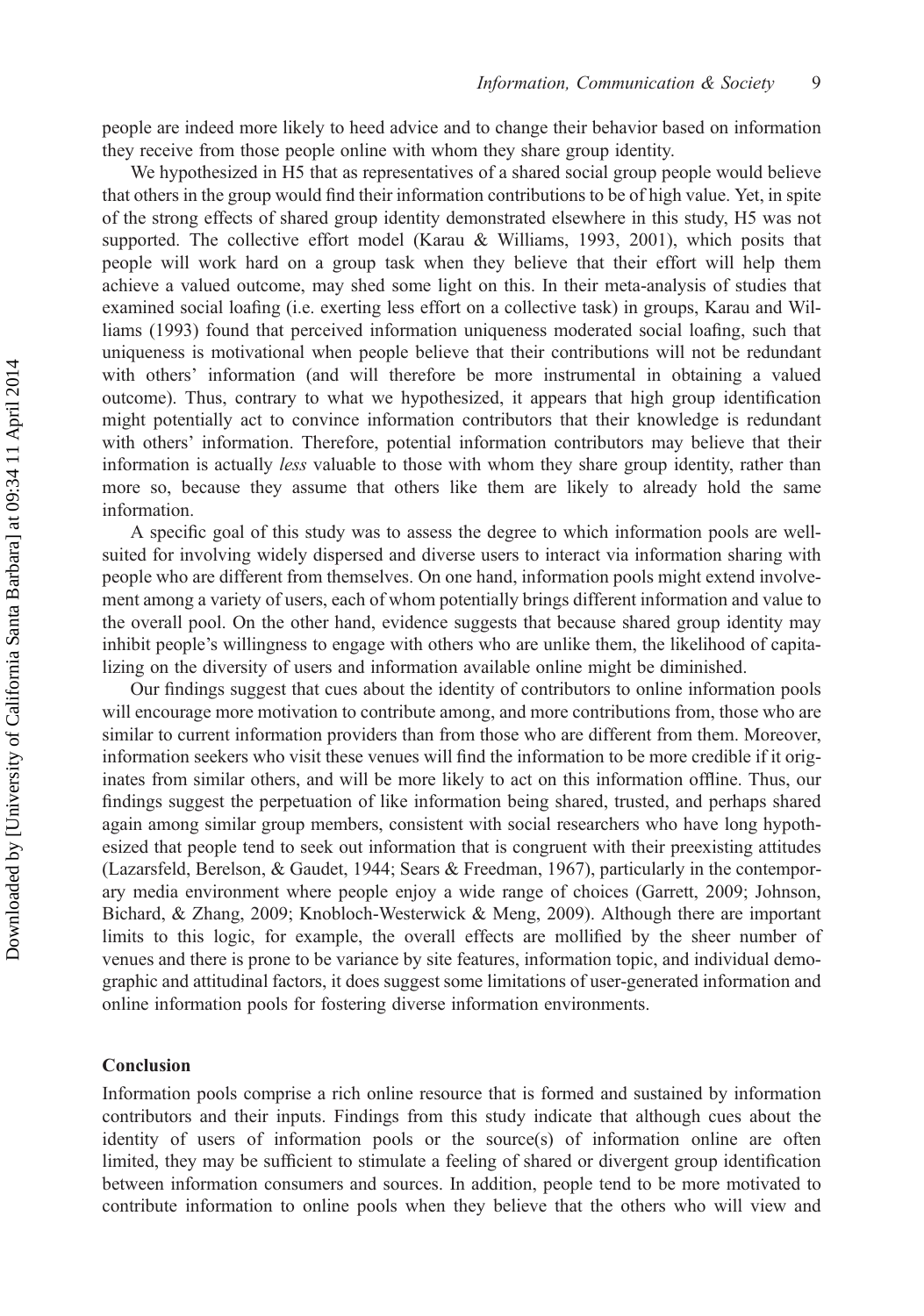benefit from this information are similar to themselves. People also tend to find information contributed by similar others to be more credible and are also more likely to indicate that they will act on this information.

Information pools, then, may actually form and sustain themselves best as communities comprising similar people with similar views. This supports a conceptualization of information pools not only as communities or groups (Cho et al., 2010; Kim et al., 2011) but more specifically as groups of similar users. In this way, information pools to some extent foster the sharing of similar opinions and knowledge much like the information shared between similar group members offline. Thus, sharing and seeking information online may allow us to engage with others who may be widely dispersed and geographically distant, but perhaps still hold perspectives that are somewhat similar to our own.

#### Notes on contributors

Andrew J. Flanagin is a professor in the Department of Communication at the University of California at Santa Barbara. His research focuses on the ways in which information and communication technologies structure and extend human interaction, with particular emphasis on the processes of organizing and information evaluation and sharing. [email: flanagin@comm.ucsb.edu]

Kristin Page Hocevar is a graduate student in the Department of Communication at the University of California at Santa Barbara. Her research interests broadly include knowledge sharing using new communication technologies, with a focus on motivations that influence online information contribution and evaluation. [email: kphocevar@umail.ucsb.edu]

Siriphan Nancy Samahito is a marketing professional specializing in brand development and search engine marketing. She is currently a Marketing Executive at Lewis PR, a global public relations and digital communications agency in San Francisco, CA. [email: nancy.samahito@lewispr.com]

# References

Atkinson, J. W., & Birch, D. (1970). The dynamics of action. Oxford: John Wiley.

- Baron, R. M., & Kenny, D. A. (1986). The moderator–mediator variable distinction in social psychological research: Conceptual, strategic, and statistical considerations. Journal of Personality and Social Psychology, 51, 1173–1182.
- Briggs, P., Burford, B., De Angeli, A., & Lynch, P. (2002). Trust in online advice. Social Science Computer Review, 20(3), 321–332.
- Brock, T. C. (1965). Communicator-recipient similarity and decision change. Journal of Personality and Social Psychology, 1(6), 650–654.
- Bruns, A. (2008). Blogs, Wikipedia, second life and beyond from production to produsage. New York, NY: Peter Lang.
- Cheshire, C., & Antin, J. (2008). The social psychological effects of feedback on the production of Internet information pools. Journal of Computer-Mediated Communication, 13, 705–727.
- Cheshire, C., & Antin, J. (2010). None of us is as lazy as all of us. *Information, Communication & Society*, 13(4), 537–555.
- Cho, H., Chen, M., & Chung, S. (2010). Testing an integrative theoretical model of knowledge-sharing behavior in the context of Wikipedia. Journal of the American Society for Information Science and Technology, 61(6), 1198–1212.
- Cosley, D., Ludford, P., & Terveen, L. (2003, November 9–12). Studying the effect of similarity in online task-focused interactions. Proceedings of the 2003 ACM SIGGROUP conference, Sanibel Island, Florida.
- Danielson, D. R. (2005). Web credibility. In C. Ghaoui (Ed.), Encyclopedia of human-computer interaction (pp. 713–721). Hersey, PA: Idea Group.
- Fishbein, M., & Ajzen, I. (1975). Belief, attitude, intention and behavior: An introduction to theory and research reading. Reading, MA: Addison-Wesley.
- Flanagin, A. J., & Metzger, M. J. (2007). The role of site features, user attributes, and information verification behaviors on the perceived credibility of web-based information. New Media & Society, 9(2), 319–342.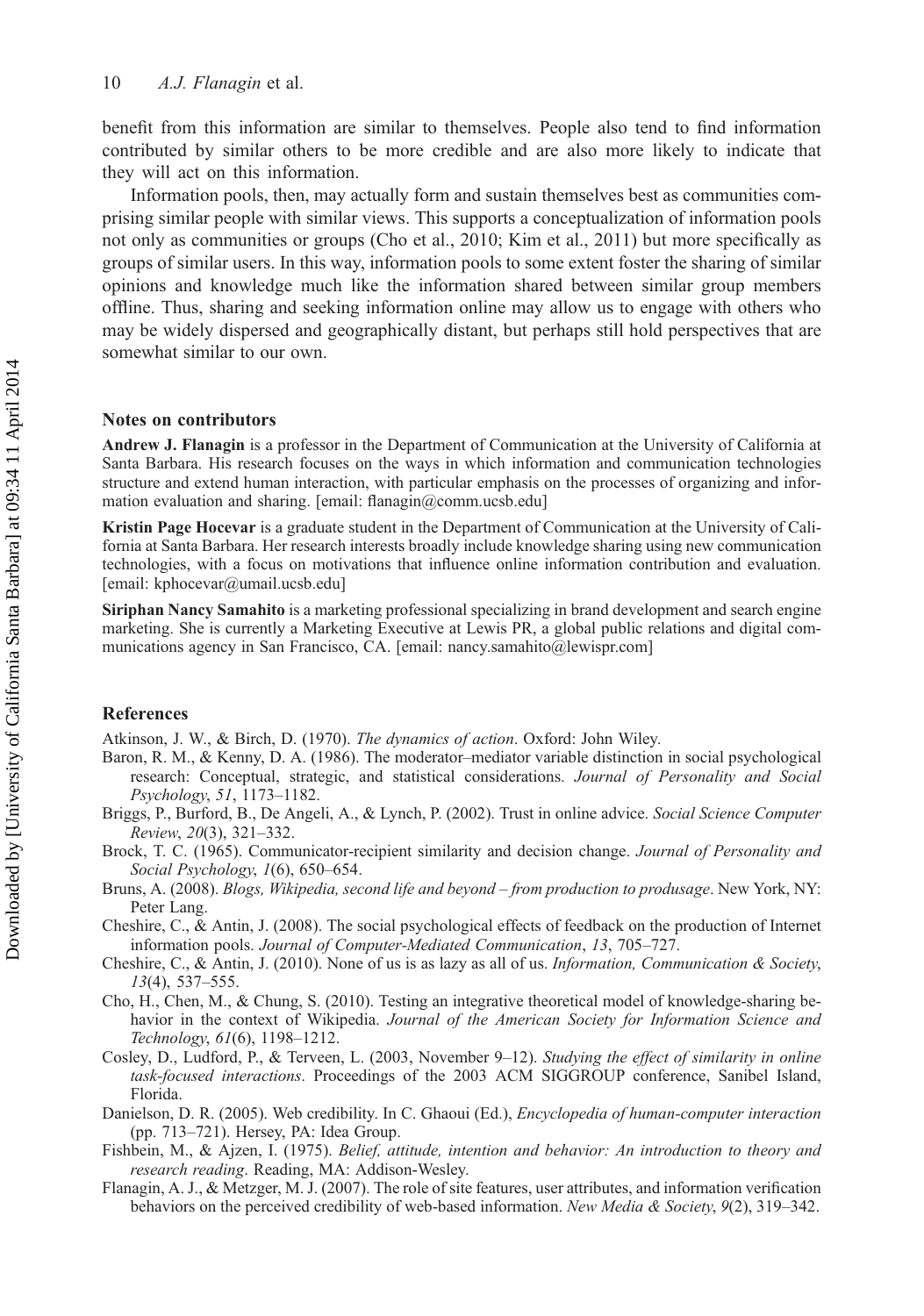- Fogg, B. J., Soohoo, C., Danielson, D. R., Marable, L., Stanford, J., & Trauber, E. R. (2003). How do users evaluate the credibility of Web sites? A study with over 2500 participants. Proceedings of the 2003 conference on Designing for User Experiences, San Francisco, CA, pp. 1–15.
- Fox, S. A., & Giles, H. (1996). 'Let the wheelchair through!': An intergroup approach to interability communication. In W. P. Robinson (Ed.), Social groups and identities: Developing the legacy of Henri Tajfel (pp. 215–248). Oxford: Butterworth Heinemann.
- Fritch, J. W., & Cromwell, R. L. (2002). Delving deeper into evaluation: Exploring cognitive authority on the Internet. Reference Services Review, 30(3), 242–254.
- Garrett, R. K. (2009). Echo chambers online? Politically motivated selective exposure among Internet news users. Journal of Computer-Mediated Communication, 14, 265–285.
- Guadagno, R. E., Blascovich, J., Bailenson, J., & McCall, C. (2007). Virtual humans and persuasion: The effects of agency and behavioral realism. Media Psychology, 10, 1–22.
- Hogg, M. A., & Hains, S. C. (1996). Intergroup relations and group solidarity: Effects of group identification and social beliefs on depersonalized attraction. Journal of Personality and Social Psychology, 70(2), 295–309.
- Johnson, T. J., Bichard, S. L., & Zhang, W. (2009). Communication communities or 'cyberghettos?': A path analysis model examining factors that explain selective exposure to blogs. Journal of Computer-Mediated Communication, 15(1), 60–82.
- Karau, S. J., & Williams, K. D. (1993). Social loafing: A meta-analytic review and theoretical integration. Journal of Personality and Social Psychology, 65(4), 681–706.
- Karau, S. J., & Williams, K. D. (2001). Understanding individual motivation in groups: The collective effort model. In M. E. Turner (Ed.), *Groups at work: Theory and research* (pp. 113–141). Mahwah, NJ: Lawrence Erlbaum Associates.
- Kerr, N. L., & Bruun, S. E. (1983). Dispensability of member effort and group motivation losses: Free-rider effects. Journal of Personality and Social Psychology, 44(1), 78–94.
- Kim, H., Zheng, J. R., & Gupta, S. (2011). Examining knowledge contribution from the perspective of an online identity in blogging communities. Computers in Human Behavior, 27, 1760–1770.
- Knobloch-Westerwick, S., & Meng, J. (2009). Looking the other way: Selective exposure to attitude-consistent and counterattitudinal political information. Communication Research, 36(3), 426–448.
- Lampe, C., Walsh, R., Velasquez, A., & Ozkaya, E. (2010). Motivations to participate in online communities. Proceedings of CHI 2010, Atlanta, GA.
- Lazarsfeld, P. F., Berelson, B., & Gaudet, H. (1944). The people's choice. New York, NY: Columbia Press.
- Ling, K., Beenen, G., Wang, X., Chang, K., Frankowski, D., Resnick, P., & Kraut, R. E. (2005). Using social psychology to motivate contributions to online communities. Journal of Computer Mediated Communication, 10(4). Retrieved from http://jcmc.indiana.edu/vol10/issue4/ling.html
- Mackinnon, D. P., Lockwood, C. M., Hoffman, J. M., West, S. G., & Sheets, V. (2002). A comparison of methods to test mediation and other intervening variable effects. Psychological Methods, 7, 83–104.
- Mackinnon, D. P., Lockwood, C. M., & Williams, J. (2004). Confidence limits for the indirect effect: Distribution of the product and resampling methods. Multivariate Behavioral Research, 39, 99–128.
- Mathes, A. (2004). Folksonomies cooperative classification and communication through shared metadata, Computer Mediated Communication, LIS590CMC (Doctoral seminar). Graduate School of Library and Information Science, University of Illinois, Urbana-Champaign.
- McGarty, C., Haslam, S. A., Hutchinson, K. J., & Turner, J. C. (1994). The effects of salient group memberships on persuasion. Small Group Research, 25(2), 267–293.
- Metzger, M. J., Flanagin, A. J., Eyal, K., Lemus, D. R., & McCann, R. (2003). Credibility in the 21st century: Integrating perspectives on source, message, and media credibility in the contemporary media environment. In P. Kalbfleisch (Ed.), Communication yearbook 27 (pp. 293–335). Mahwah, NJ: Lawrence Erlbaum.
- Metzger, M. J., Flanagin, A. J., & Medders, R. (2010). Social and heuristic approaches to credibility evaluation online. Journal of Communication, 60(3), 413–439.
- Nahapiet, J., & Ghoshal, S. (1998). Social capital, intellectual capital, and the organizational advantage. Academy of Management Review, 23(2), 242–266.
- Nov, O., Anderson, D., & Arazy, O. (2010, April 26–30). Volunteer computing: A model of the factors determining contribution to community-based scientific research. Proceedings of the 19th international conference on World Wide Web (WWW '10), Raleigh, NC, pp. 741–750.
- Ochoa, X., & Duval, E. (2008, April 22). Quantitative analysis of user-generated content on the web. Proceedings of the first international workshop on Understanding Web Evolution, Beijing, pp. 19–26.

Pedhazur, E. J. (1997). Multiple regression in behavioral research. Fort Worth, TX: Harcourt Brace College.